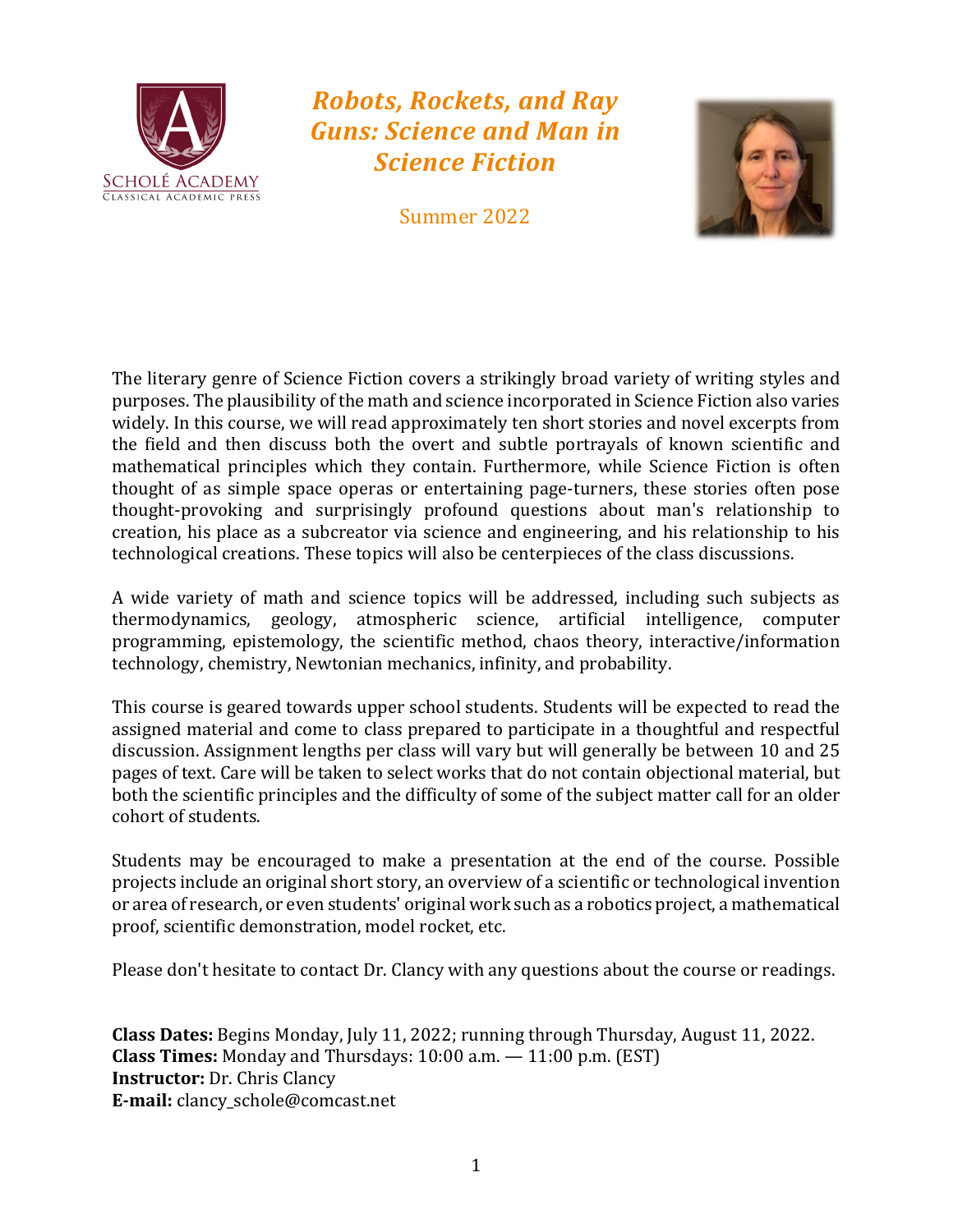## **COURSE TEXTS**

Dr. Clancy will provide excerpts of novels and links to legitimate sources for short stories. Every effort will be made to ensure that links are to reputable websites (educational or archival), but because other materials may be available through some sites parents may want to be aware of what information their students are accessing. It is likely that some materials will need to be purchased, but all efforts will be made to minimize the necessity of purchasing material without compromising the quality of the course.

Below is a current reading list, but changes may be made depending on text availability, class pace, student interest, and Dr. Clancy's whims.

#### **CURRENT READING LIST:**

*Out of the Silent Planet* C.S. Lewis 1938, excerpts "Runaround" from *I, Robot* Isaac Asimov 1950 "Proof" from *I, Robot* Isaac Asimov 1950 *The Planiverse* A.K. Dewdney 1984, excerpts "–And He Built a Crooked House" Robert Heinlein 1940 "The Murderer" Ray Bradbury 1953 "The Feeling of Power" Isaac Asimov 1958 "The Machine Stops" E.M. Forester 1909 "The Library of Babel" Jorge Luis Borges 1941 "The Universal Library" Kurd Lasswitz 1901 "Superiority" Arthur C. Clarke 1951 "A Sound of Thunder" Ray Bradbury 1952 "In Search of Infinity" N. Ya. Vilenkin 1968 **"**Desertion" Clifford Simak 1944 "A Meeting with Medusa" Arthur C. Clarke 1971 "Paul Bunyan versus the Conveyor Belt" William Upson 1947

## **THE VIRTUAL CLASSROOM**

We will be using the free online "virtual classroom" software provided on Zoom. The virtual classroom will provide students with interactive audio, and text chat. We will provide students with a link (via email) that will enable students to join the virtual classroom.

The web-based whiteboard ziteboard.com may also be used in class.

Specific information regarding the technology used by Scholé Academy (including required technology) can be found by visiting the Technology in the Classroom section of the Student Parent Handbook.